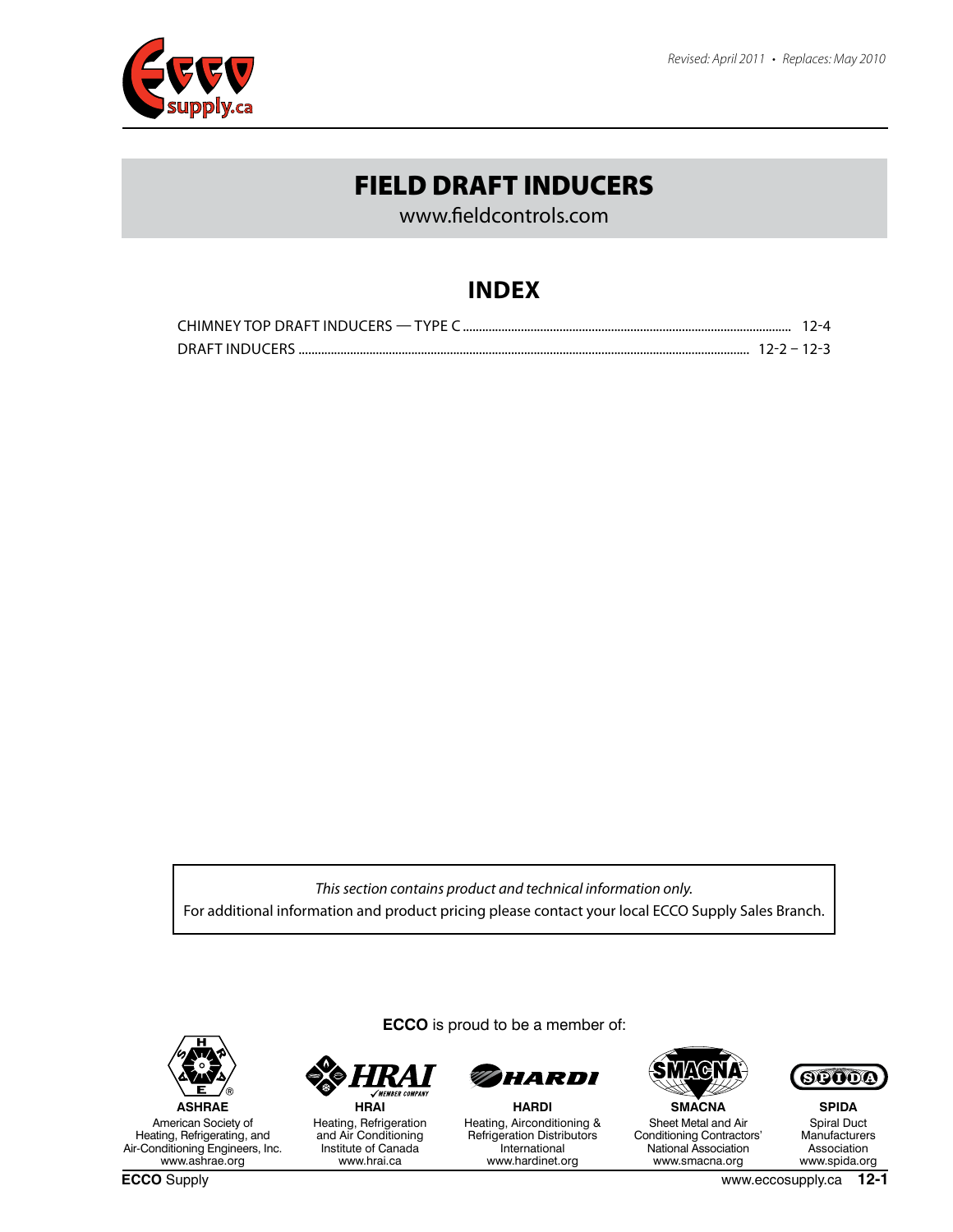<span id="page-1-0"></span>

www.fieldcontrols.com

# DRAFT INDUCERS Draft Inducers



Field Draft Inducers solve the drafting problems caused by short chimneys, undersized flue pipes and negative building pressures.

Draft Inducers are designed for easy installation in a wide variety of applications, including oil or gas-fired furnaces, water heaters, and boilers. For venting single or multiple appliances, use a control kit.

DI Paks are available for 24 volt and millivolt applications and include all controls necessary.

*Note: Pressure switch required according to NFPA code. Not for sidewall venting.*

#### When to use a Draft Inducer

- Long horizontal vent runs
- Undersized flue pipes
- Short chimneys
- Outside exposed chimney

#### Sources of Draft Problems



## How Draft Inducers Work

- 1. Thermostat calls for heat.
- 2. The Inducer control is activated. This energizes the Draft Inducer (A) which creates negative pressure or draft.
- 3. The draft closes the negative pressure proving switch and starts the burner (B).
- 4. When the thermostat is satisfied, both the burner and Draft Inducer shut down.



*– E.&O.E. – May not be in stock at all branches, if so please allow 10 days for delivery. – – All Prices F.O.B. Our Warehouse – Subject to Change Without Notice – All Taxes Extra –*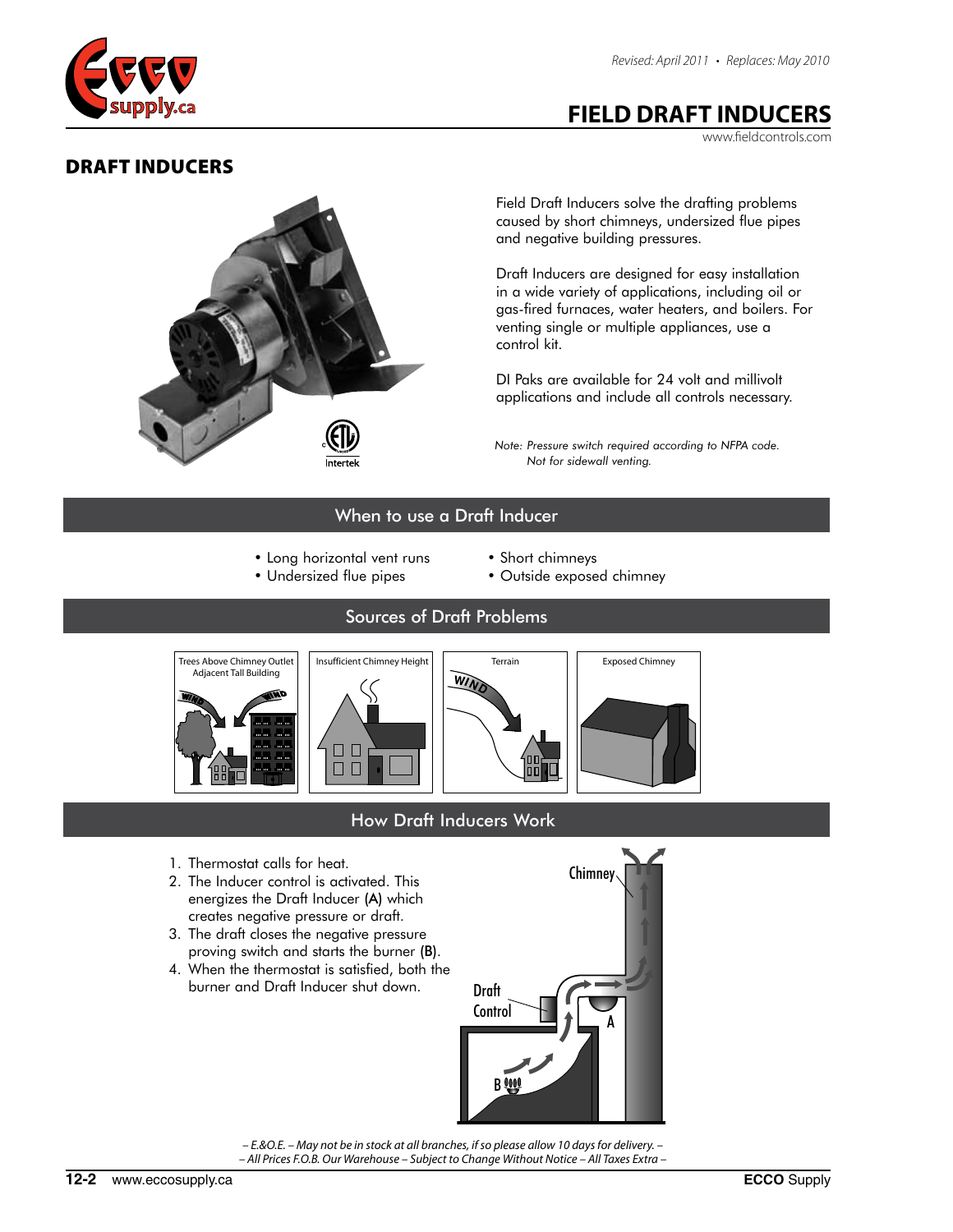

www.fieldcontrols.com

#### DRAFT INDUCERS *(cont'd)* <u>draft Industrial Industrial Communist</u> **RAFT II**

#### Sizing Chart Sizing Chart

| Gas-Firing with<br><b>Draft Hood</b>             |                               |                                    |                                        |                            | Gas-Firing with<br><b>Barometric Draft Control</b>     |                               |                                         |                                        |                                  | Oil or Coal-Firing with<br><b>Barometric Draft Control</b> |                      |                           |                                 |                                  |
|--------------------------------------------------|-------------------------------|------------------------------------|----------------------------------------|----------------------------|--------------------------------------------------------|-------------------------------|-----------------------------------------|----------------------------------------|----------------------------------|------------------------------------------------------------|----------------------|---------------------------|---------------------------------|----------------------------------|
| Input<br>(BTU/HR)                                | Pipe<br>Dia.<br>(IN)          | Draft Inducer<br>(Model)           | <b>Static</b><br>Pressure<br>(IN W.C.) | Flow<br>(CFM)              | Input<br>(BTU/HR)                                      | Pipe<br>Dia.<br>(IN)          | Draft Inducerl<br>(Model)               | <b>Static</b><br>Pressure<br>(IN W.C.) | <b>Flow</b><br>(CFM)             | Max. Input<br>per GPH                                      | Pipe<br>Dia.<br>(IN) | Draft Inducerl<br>(Model) | Static<br>Pressure<br>(IN W.C.) | Flow<br>(CFM)                    |
| 69,000<br>105,000<br>111.000<br>120,000          | 3<br>4<br>5<br>6              | $DI-1$                             | .04<br>.04<br>.06<br>.05               | 47<br>72<br>75<br>82       | 69,000<br>105,000<br>118,000<br>123,000                | 3<br>4<br>5<br>6              | $DI-1$                                  | .05<br>.05<br>.06<br>.05               | 36<br>55<br>65<br>68             | .5<br>.7<br>.9<br>.95                                      | 3<br>4<br>5<br>6     | $DI-1$                    | .05<br>.05<br>.05<br>.04        | 36<br>48<br>67<br>68             |
| 279,000<br>308,000<br>330,000<br>353,000         | 5<br>6<br>$\overline{7}$<br>8 | $DI-2$<br>DI-2 PK24*<br>DI-2 PKmv* | .06<br>.07<br>.11<br>.07               | 190<br>210<br>225<br>240   | 300,000<br>340,000<br>364,000<br>390,000               | 5<br>6<br>$\overline{7}$<br>8 | $DI-2$<br><b>DI-2 PK24</b><br>DI-2 PKmv | .07<br>.08<br>.09<br>.06               | 156<br>176<br>189<br>200         | $\overline{2}$<br>2.5<br>2.75<br>3                         | 5<br>6<br>7<br>8     | $DI-2$                    | .06<br>.07<br>.08<br>.05        | 156<br>175<br>200<br>215         |
| 522,000<br>674,000<br>694,000<br>835,000         | 8<br>9<br>10<br>12            | $DI-3$                             | .18<br>.15<br>.12<br>.08               | 355<br>458<br>472<br>568   | 683,000<br>880,000<br>908.000<br>1,092,000             | 8<br>9<br>10<br>12            | $DI-3$                                  | .15<br>.13<br>.10<br>.06               | 355<br>458<br>472<br>568         | 5<br>6<br>6.5<br>7.5                                       | 8<br>9<br>10<br>12   | $DI-3$                    | .13<br>.11<br>.09<br>.06        | 355<br>458<br>472<br>568         |
| 900,000<br>1,250,000<br>1,400,000<br>1,800,000   | 10<br>12<br>14<br>16          | $DI-4$                             | .18<br>.20<br>.19<br>.15               | 612<br>850<br>952<br>1,224 | 1,177,000<br>1,635,000<br>1,831,000<br>2,300,000       | 10<br>12<br>14<br>16          | $DI-4$                                  | .15<br>.17<br>.16<br>.13               | 612<br>850<br>952<br>1,224       | 8.5<br>11<br>13<br>17                                      | 10<br>12<br>14<br>16 | $DI-4$                    | .13<br>.14<br>.13<br>.10        | 612<br>850<br>952<br>1,224       |
| 2.000.000<br>2,200,000<br>2,400,000<br>2,800,000 | 14<br>16<br>18<br>20          | $DI-5$                             | .14<br>.18<br>.10<br>.09               | 1,224<br>1.500<br>1,632    | 2,350,000<br>2,885,000<br>3,140,000<br>1,900 3,654,000 | 14<br>16<br>18<br>20          | $DI-5$                                  | .12<br>.15<br>.09<br>.08               | 1.224<br>1,500<br>1,632<br>1,900 | 17<br>21<br>22<br>26                                       | 14<br>16<br>18<br>20 | $DI-5$                    | .10<br>.13<br>.07<br>.06        | 1,224<br>1,500<br>1,632<br>1,900 |

*\* DI-2 PK's are designed for commercial water heater application. \* DI-2 PK's are designed for commercial water heater application.* rico<br>1 1,632 1,900 3,1<sub>40</sub>, 1<sub>40</sub>, 1<sub>40</sub>  $30$  water frequency  $\overline{\phantom{a}}$ upii<br>.



#### ns and a sensitivity of the sensitivity of the sensitivity of the sensitivity of  $\mathbf{S}$  $\mathcal{S}$  specifications  $\mathcal{S}$ **Specifications**

|        |                   | Unit Dimensions (inches) |                      |                 |                     | <b>Electrical Data</b> |    |            |              |      |              |
|--------|-------------------|--------------------------|----------------------|-----------------|---------------------|------------------------|----|------------|--------------|------|--------------|
| Model  |                   | W                        | D                    | ν<br>۸          | v                   | Volts                  | Hz | <b>RPM</b> | <b>Watts</b> | Amps | Therm. Prot. |
| $DI-1$ | $8\frac{3}{22}$   | $8\frac{13}{16}$         | $\frac{17}{32}$<br>5 | $2 \frac{5}{6}$ | 7                   | 115                    | 60 | 550        | 33           | .43  | yes          |
| $DI-2$ | $9\frac{7}{6}$    | $\frac{3}{16}$<br>9      | $6\frac{7}{6}$       | 3               | $8\%$               | 115                    | 60 | 550        | 78           | 1.1  | yes          |
| $DI-3$ | $12\%$            | $10\%$                   | 9                    | $3\frac{3}{4}$  | $\frac{3}{4}$<br>11 | 115                    | 60 | 1725       | 186          | 3.9  | yes          |
| $DI-4$ | 12 %              | $14\frac{3}{16}$         | 9                    | 7               | $\frac{3}{4}$       | 115                    | 60 | 1725       | 440          | 5.0  | yes          |
| $DI-5$ | $12 \frac{9}{16}$ | $16\frac{3}{16}$         | 9                    | 9               | $\frac{3}{4}$       | 115                    | 60 | 1725       | 560          | 5.7  | yes          |

*– E.&O.E. – May not be in stock at all branches, if so please allow 10 days for delivery. – – All Prices F.O.B. Our Warehouse – Subject to Change Without Notice – All Taxes Extra –*